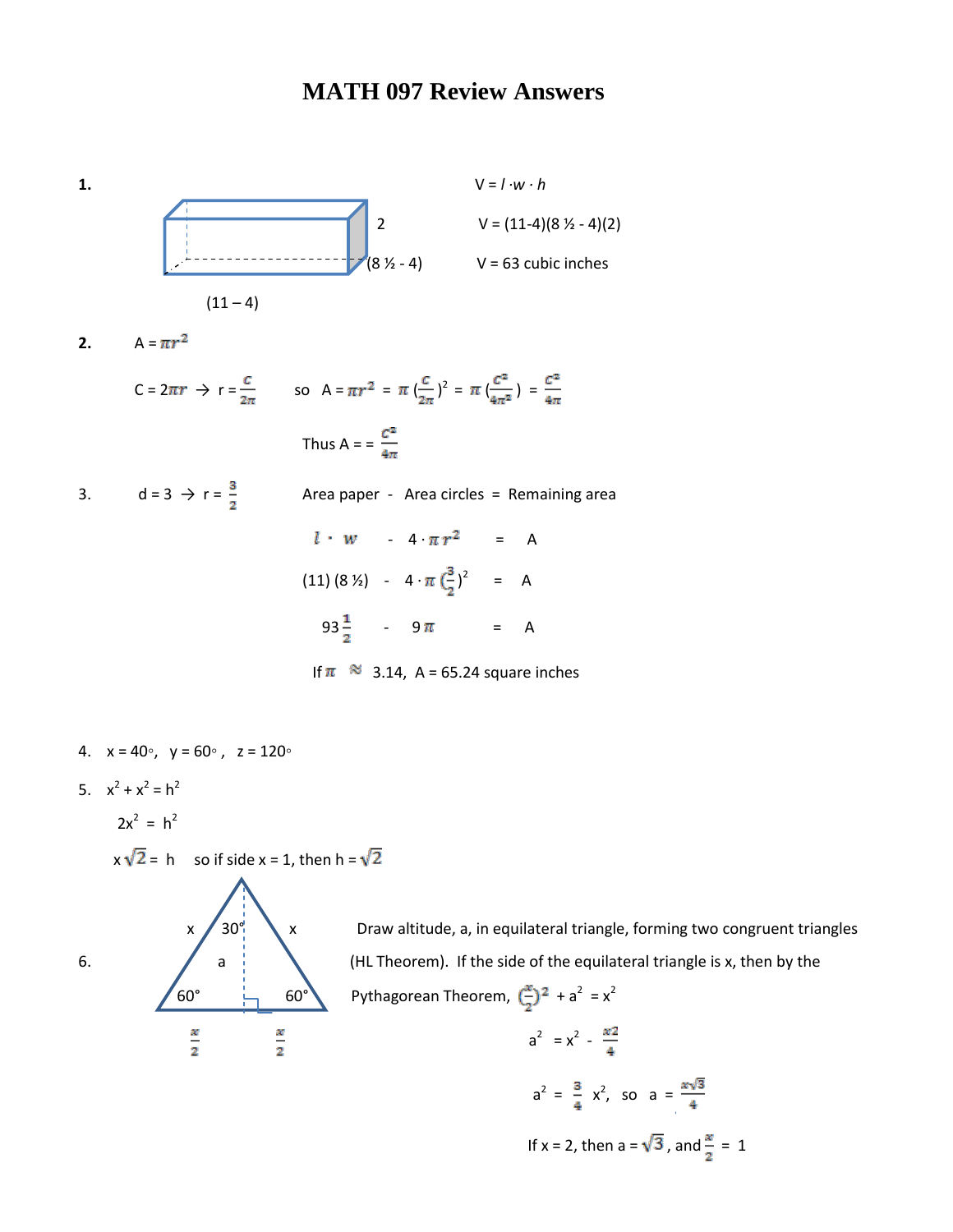7. From #6 above,  $\left(\frac{x}{2}\right)^2 + 3^2 = x^2$ 

7. From #6 above, 
$$
(\frac{x}{2})^2 + 3^2 = x^2
$$
  
\n
$$
9 = \frac{3}{4}x^2
$$
\n
$$
\frac{36}{3} = x^2
$$
\n
$$
x = \sqrt{12}
$$
\n
$$
A = \frac{1}{2}(12)(3)
$$
\n
$$
A = \frac{3}{2}\sqrt{4}(\sqrt{3})
$$

b = x = 
$$
\sqrt{12}
$$
, h = 3  
A =  $\frac{1}{2} (\sqrt{12} (3)$   
A =  $\frac{3}{2} \sqrt{4} (\sqrt{3})$ 

A =  $3\sqrt{3}$  square inches

8.  $d^2 = l^2 + w^2 + h^2$ 

$$
d^2 = 4^2 + 3^2 + 2^2
$$

 $d^2$  = 29, so d  $\approx$  5.385 inches



 *AB* forms the diagonal of a smaller box with dimensions 5 x 3 x 8 cm.

$$
AB^2 = 5^2 + 3^2 + 8^2 = 98
$$

$$
AB = \sqrt{98} \approx 9.899 \text{ cm}
$$







These data fit SSA, so the solution may not be unique. Two different triangles satisfy data.

11.

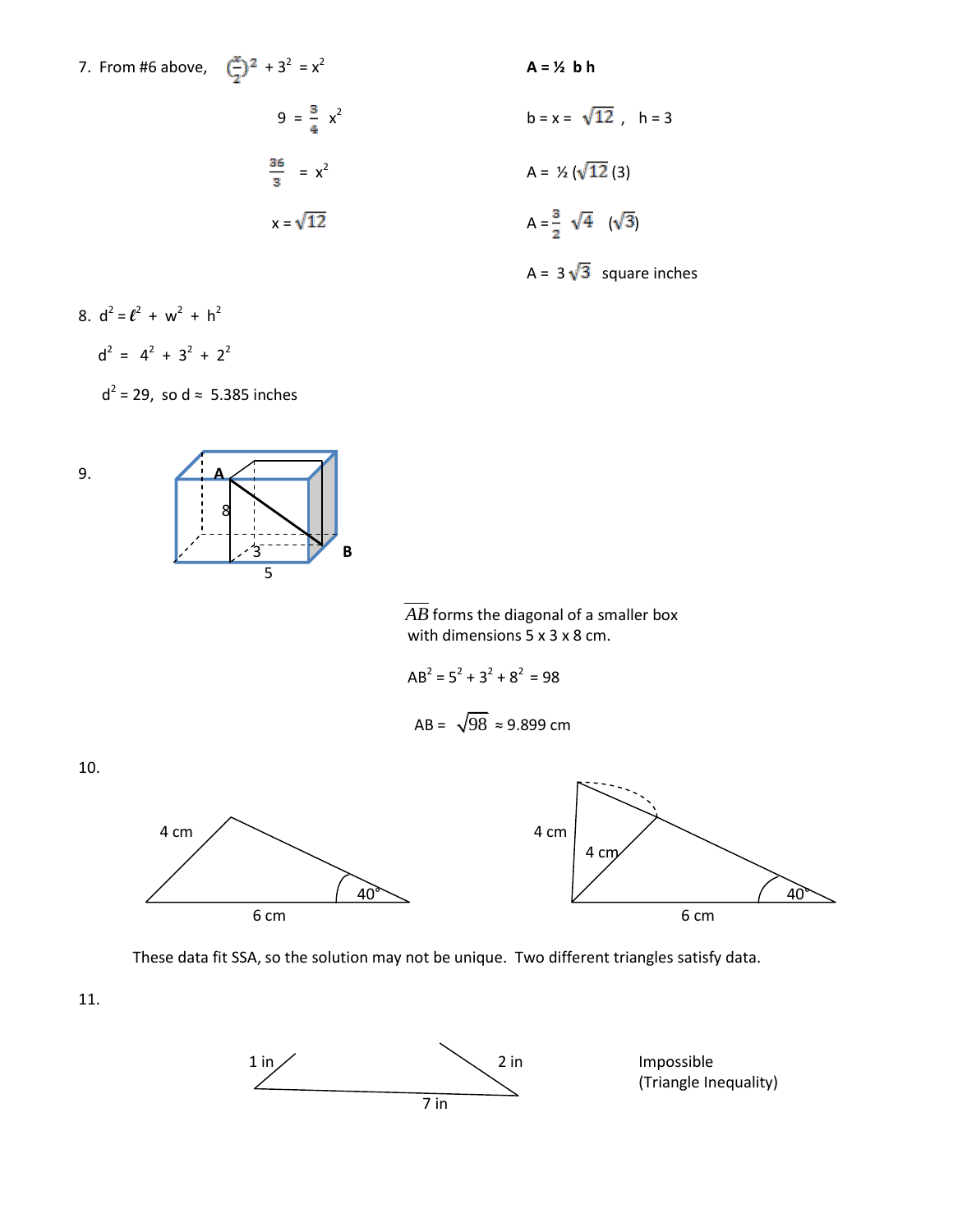12. Because of symmetry, and the definition of isosceles, HB = 2.

By similar triangles, 
$$
\frac{5}{8} = \frac{x}{HB}
$$
. So  $x = \frac{(5)(2)}{8} = 1.25$  cm

13. 
$$
\tan 50^\circ = \frac{x}{2.4}
$$
 so  $x = (2.4)(\tan 50)$ 

x ≈ 2.86 cm



15. 
$$
V_1 = \ell \cdot w \cdot h
$$

$$
V_2 = (2\ell) \cdot (2w) \cdot (2h)
$$

 $V_2$  = 8*lwh* = 8 $V_1$  The second box has 8 times the volume of the first box.





∠PAO = ∠PBO = 90° (Fact A)

$$
\overline{(AP \cong \overline{BP}, \text{Fact B};}\n \overline{OA} \cong \overline{OB}, \text{ radii}\n \overline{OP} \cong \overline{OP}, \text{ SSS}
$$

∠APO = 20°, ∠AOP = 70° ∠AOB = 140° which is the central angle So Arc  $AB = 140^\circ$  (Fact C)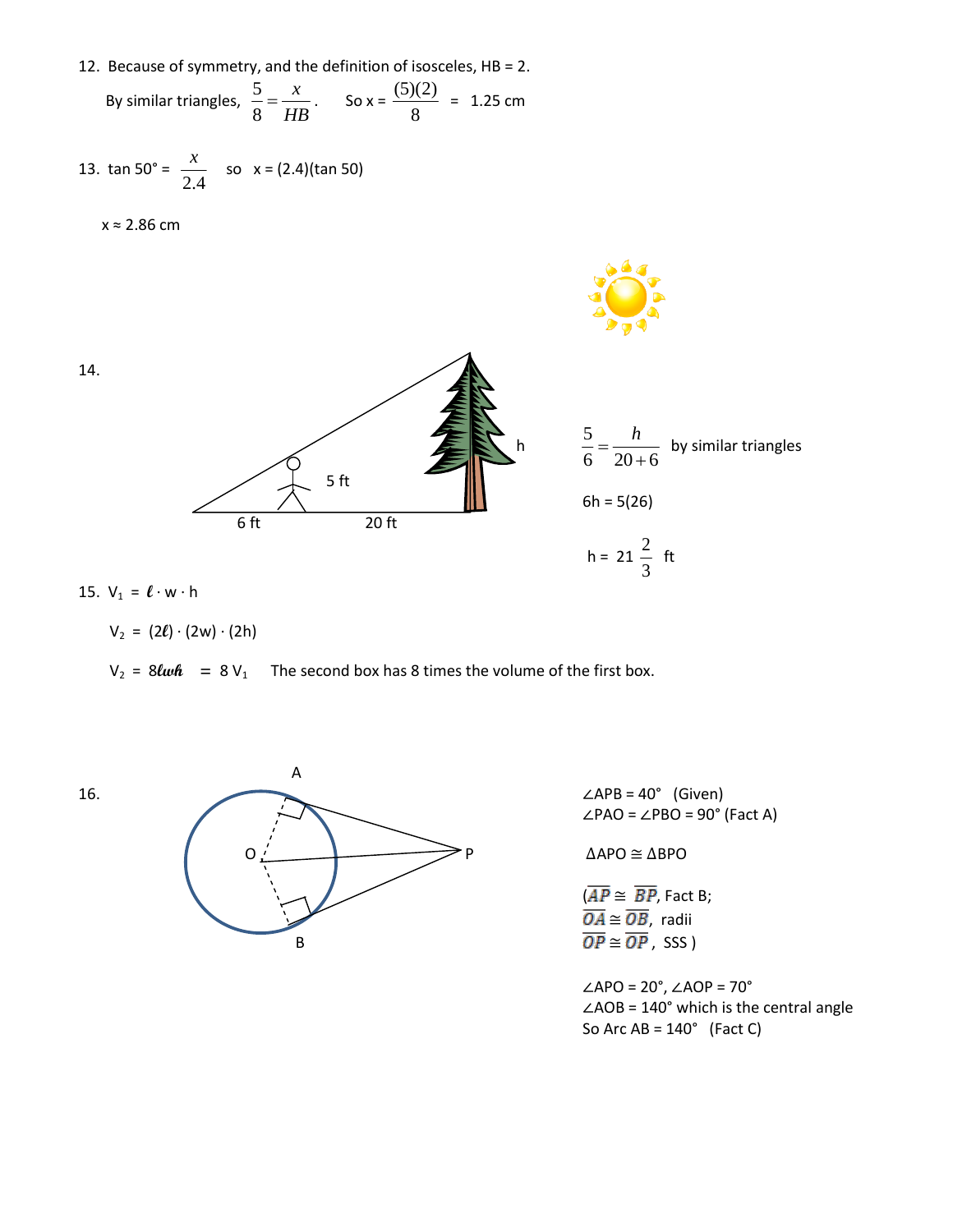

 $X = 72^\circ$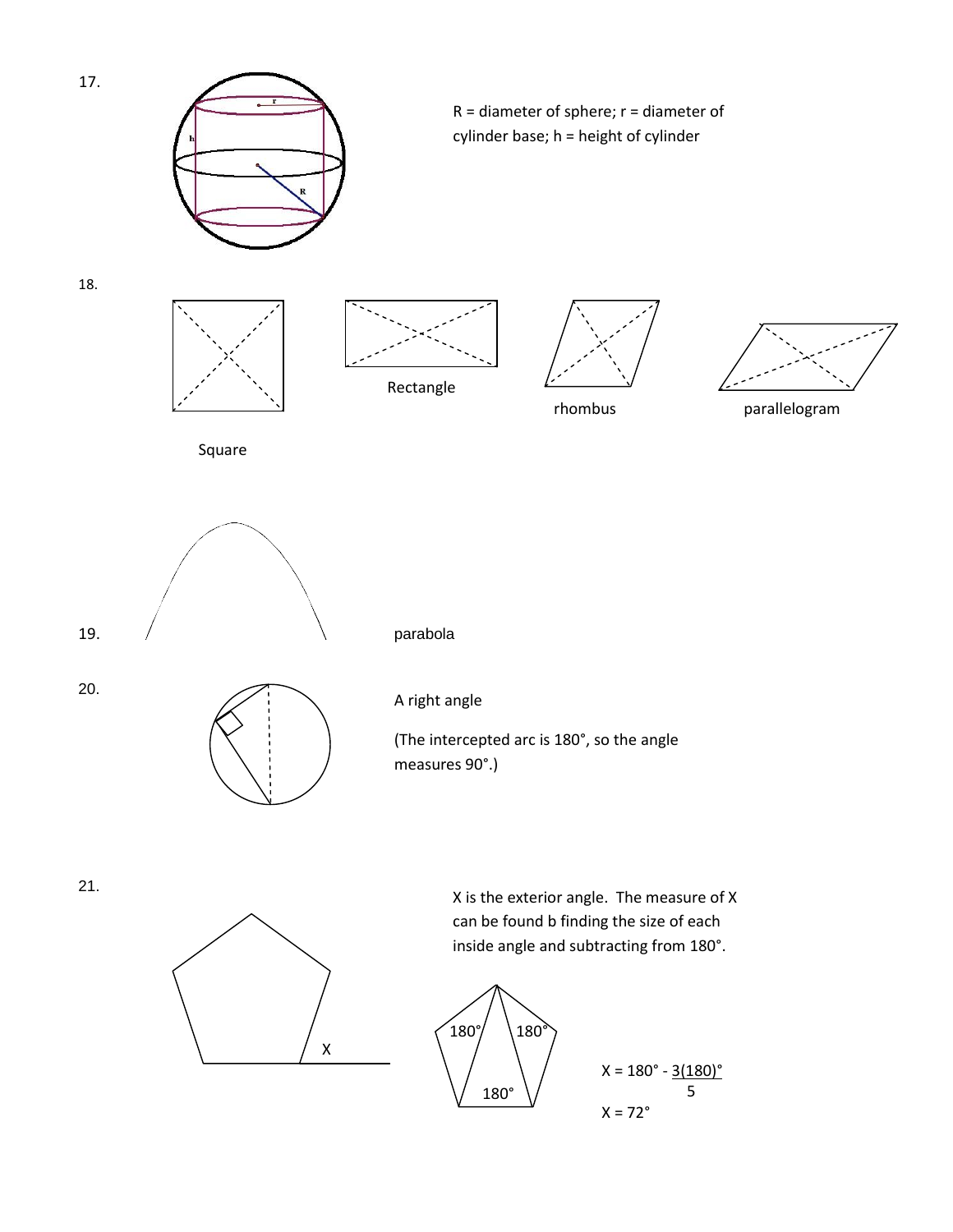## 22. *CA* ⊥ *PA* , *CB* ⊥ *PB*



 $23.$  24.







Obtain a cylinder









Cross-section is a circle Two diagonals will "triangulate" the pentagon and make it rigid.



27. The gate needs a diagonal to make it rigid.